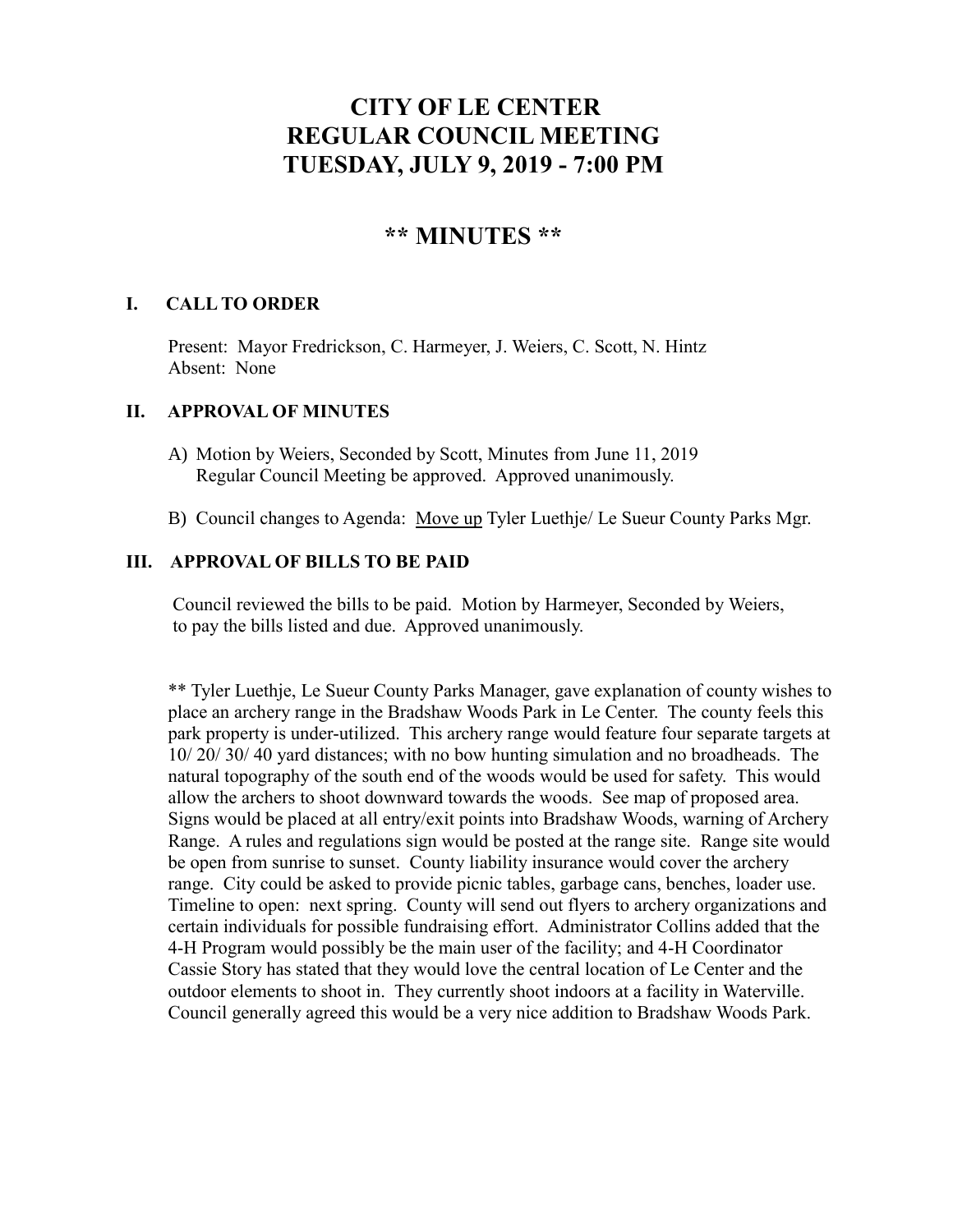### **IV. REPORTS OF OFFICERS, BOARDS, COMMITTEES, & DEPARTMENTS**

A) E.D.A. Report

Director Collins reported: No meetings/ no report.

B) P & Z Report

Director Corey Block reported: No meetings/ Justice Center is done and certificate of occupancy has been issued.

C) Municipal Liquor Store

Manager Brad Collins gave the June report: Sales were \$82,585: up \$1,900 from May, and down \$5,800 from June 2018. YTD Rev. up by \$3,500  $&$  YTD Exp. up by \$10,000. June GP margin =  $36.26\%$ . Food GP =  $31.86\%$ . New P.O.S. server is up and running smoothly. Graduation receptions finished. July= 2 craft nights,  $4<sup>th</sup>$  of July parties. Mgr. stated poor summer weather is hurting beer sales!

D) Police Department

.

Police Chief Pfarr reported on the police activities for month of June: 178 calls  $\omega$  2,663 miles patrolled/ total calls up 7%, total miles up 10% for the year. Pfarr reported: New police squad car ordered, arrive October  $\omega$  final price = \$32,675.20.

- 1) Motion by Harmeyer, Seconded by Scott, to approve the new "Police Sexual Assault Investigation Policy" as required by state statute. Approved unanimously.
- E) Water, Sewer, Streets, Parks Departments

Public Works Supt. Curt Roemhildt absent/ No report:

- Mosquito spraying was briefly discussed by council/ is Not in the 2019 budget for spraying the entire city/ will be considered at budget workshop mtg. for next year.
- F) Bolton & Menk Engineering
	- 1) Engineer Joel Hawbaker reported on the 2020 street project: survey crew will be measuring thru July/ then topo photos will be taken in August. Council set a project workshop meeting for September 10  $\omega$  6:00 pm to review the above info.
	- 2) 2019 sealcoating of eastside streets: Pearson Bros. has done the crack seal repairs; but will do the sealcoat when? Hawbaker will call them for an answer.
	- 3) County Justice Center storm water pond project: city engineer had sent letter to county outlining the punchlist items to finish the job. Have not heard back.